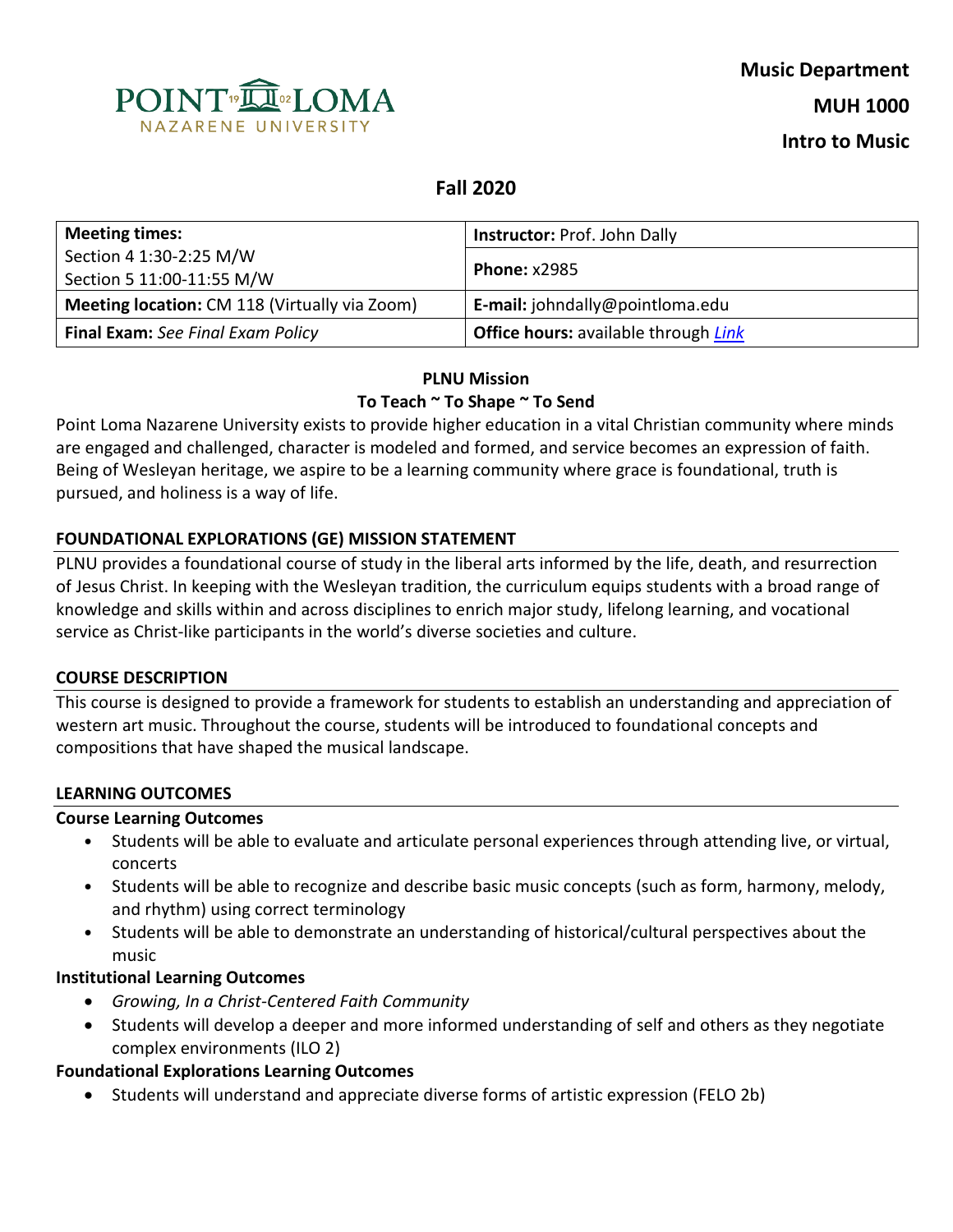### **METHODS USED IN THIS COURSE**

Students enrolled in MUH 1000 will achieve the objectives of the course through multiple ways:

- Class and online attendance, discussions, participation, and listening
- Listening to and engaging with assigned compositions both in and out of class
- Attending live/virtual concerts (See below for more details).
- Completing insightful concert reports (See below for more details).

#### **REQUIRED TEXTS AND RECOMMENDED STUDY RESOURCES**

#### **Required**

- High-Quality Headphones
- Access/Membership to Major Streaming Subscription (Spotify, Apple Music, etc)
- A wireless-enabled device and headphones at each class session
- Access to a Digital Video Library (vary, Free \$20)

#### **COURSE CREDIT HOUR INFORMATION**

In the interest of providing sufficient time to accomplish the stated Course Learning Outcomes, this class meets the PLNU credit hour policy for a 2 unit class delivered over 15 weeks. It is anticipated that students will spend a minimum of 37.5 participation hours per credit hour on their coursework. For this course, students will spend an estimated 70 total hours meeting the course learning outcomes. The time estimations are provided in the Canvas modules.

#### **PLNU ATTENDANCE AND PARTICIPATION POLICY**

Regular and punctual attendance at all **synchronous** class sessions is considered essential to optimum academic achievement. If the student is absent for more than 10 percent of class sessions (virtual or face-toface), the faculty member will issue a written warning of de-enrollment. If the absences exceed 20 percent, the student may be de-enrolled without notice until the university drop date or, after that date, receive the appropriate grade for their work and participation. In some courses, a portion of the credit hour content will be delivered **asynchronously** and attendance will be determined by submitting the assignments by the posted due dates. See [Academic Policies](https://catalog.pointloma.edu/content.php?catoid=46&navoid=2650#Class_Attendance) in the Undergraduate Academic Catalog. If absences exceed these limits but are due to university excused health issues, an exception will be granted.

#### **Asynchronous Attendance/Participation Definition**

A day of attendance in asynchronous content is determined as contributing a substantive note, assignment, discussion, or submission by the posted due date. Failure to meet these standards will result in an absence for that day. Instructors will determine how many asynchronous attendance days are required each week.

#### **LISTENING**

A primary outcome for this class is listening and memorizing assigned recordings. For each full-length piece, you should be able to identify the composition's name, composer, and the period after listening to as little as ten seconds from anywhere within the recording.

The following strategies will help

- Always listen with High-Quality speakers/headphones
- Listen/view full performances of all assigned works
- Create a "system" to help you identify/track compositions (Flash Cards, spreadsheet, etc.)
- Take notes of listening cues for each composition (keep track of periods and composers)
- Listen and engage with assigned compositions daily (15+ minutes per day)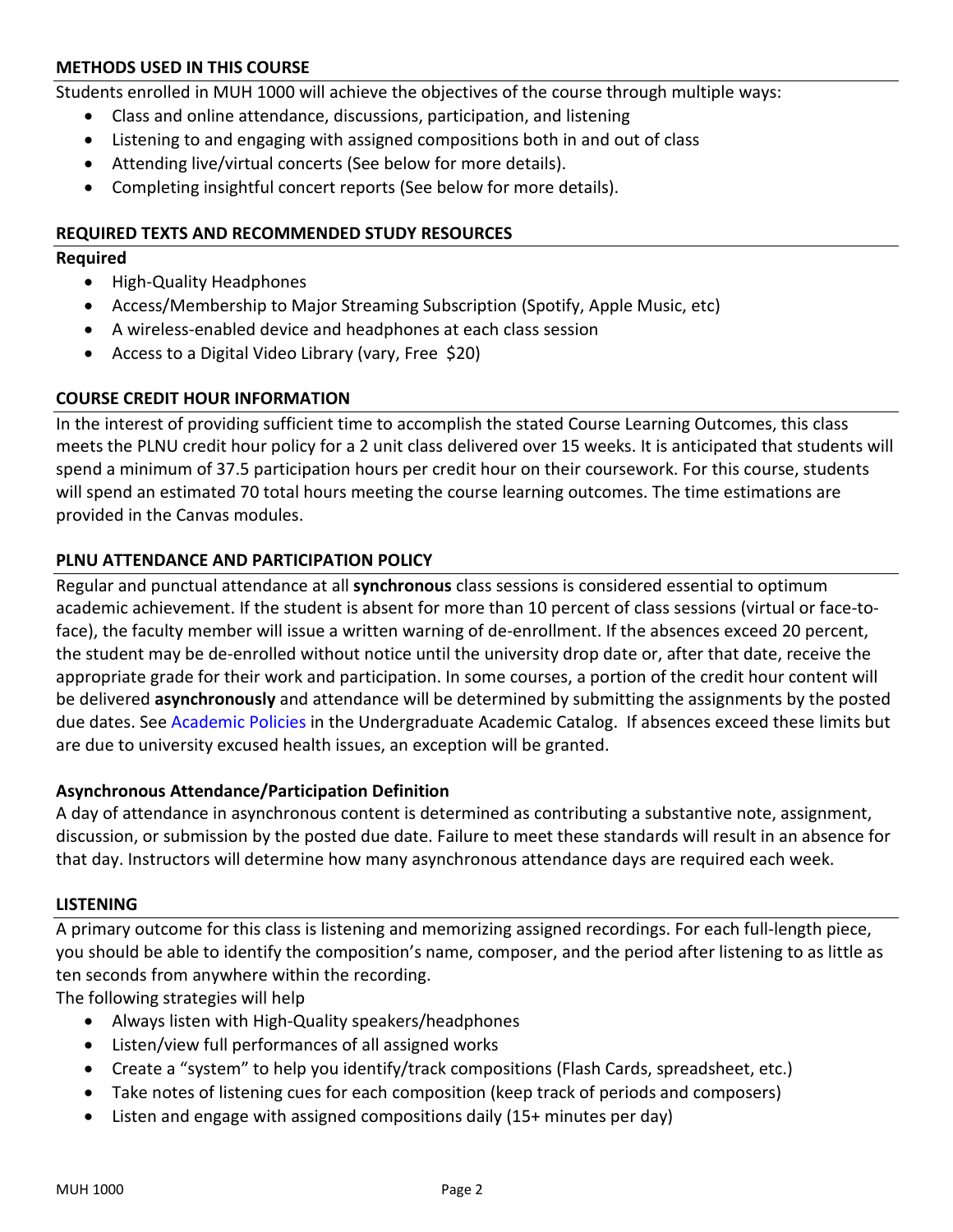#### **CONCERT REPORTS**

Attendance at live/virtual concerts help you gain a greater understanding of the complexities of this art form and to help you experience how performances enrich musical knowledge and appreciation.

You are required to "attend" **three concerts** (in their entirety).

- You will develop two of your concert experiences into Reflection Papers\*
- You will develop one of your concert experiences into a Formal Paper (see Signature Assignment)\*

\*see Assignment Details in CANVAS

#### **SIGNATURE ASSIGNMENT - FOUNDATIONAL EXPLORATIONS LEARNING OUTCOME (FELO)**

"Understand and appreciate diverse forms of artistic expression" (FELO 2.b.).You will demonstrate this through the successful completion of your formal paper. Successful submission of the Signature Assignment is required to pass this class.

#### **ASSESSMENT AND GRADING**

Students will be evaluated on their attendance, concert reports, homework, and major exams.

| Category                                               | Percentage |  |
|--------------------------------------------------------|------------|--|
| Class Participation, Quizzes, Assignments, Discussions | 55         |  |
| Concert Reports **                                     |            |  |
| Midterm Exam                                           |            |  |
| Final Exam (Cumulative)                                |            |  |

| <b>PERCENTAGE</b> | <b>GRADE</b> | <b>PERCENTAGE</b> | <b>GRADE</b> |
|-------------------|--------------|-------------------|--------------|
| 100-93            | $\mathsf{A}$ | 76.9-73           |              |
| 92.9-90           | А-           | 72.9-70           | - آ          |
| 89.9-87           | B+           | 69.9-67           | D+           |
| 86.9-83           | B            | 66.9-63           |              |
| 82.9-80           | B-           | 62.9-60           | D-           |
| 79.9-77           |              | Below 60          |              |

\*\*Submission of the Signature Assignment is required to pass this class.

#### **INCOMPLETES AND LATE ASSIGNMENTS**

All assignments are to be submitted/turned in by the beginning of the class session on the day they are due. Late work will not be accepted. If there are any issues you know about that may prevent you from completing an assignment in a timely manner, be sure to discuss it with me before the due date.

#### **USE OF TECHNOLOGY**

In order to be successful in the online environment, you'll need to meet the minimum technology and system requirements; please refer to the *[Technology and System Requirements](https://help.pointloma.edu/TDClient/1808/Portal/KB/ArticleDet?ID=108349)* information. Additionally, students are required to have headphone speakers compatible with their computer available to use. If a student is in need of technological resources please contact [student-tech-request@pointloma.edu.](mailto:student-tech-request@pointloma.edu)

Problems with technology do not relieve you of the responsibility of participating, turning in your assignments, or completing your class work.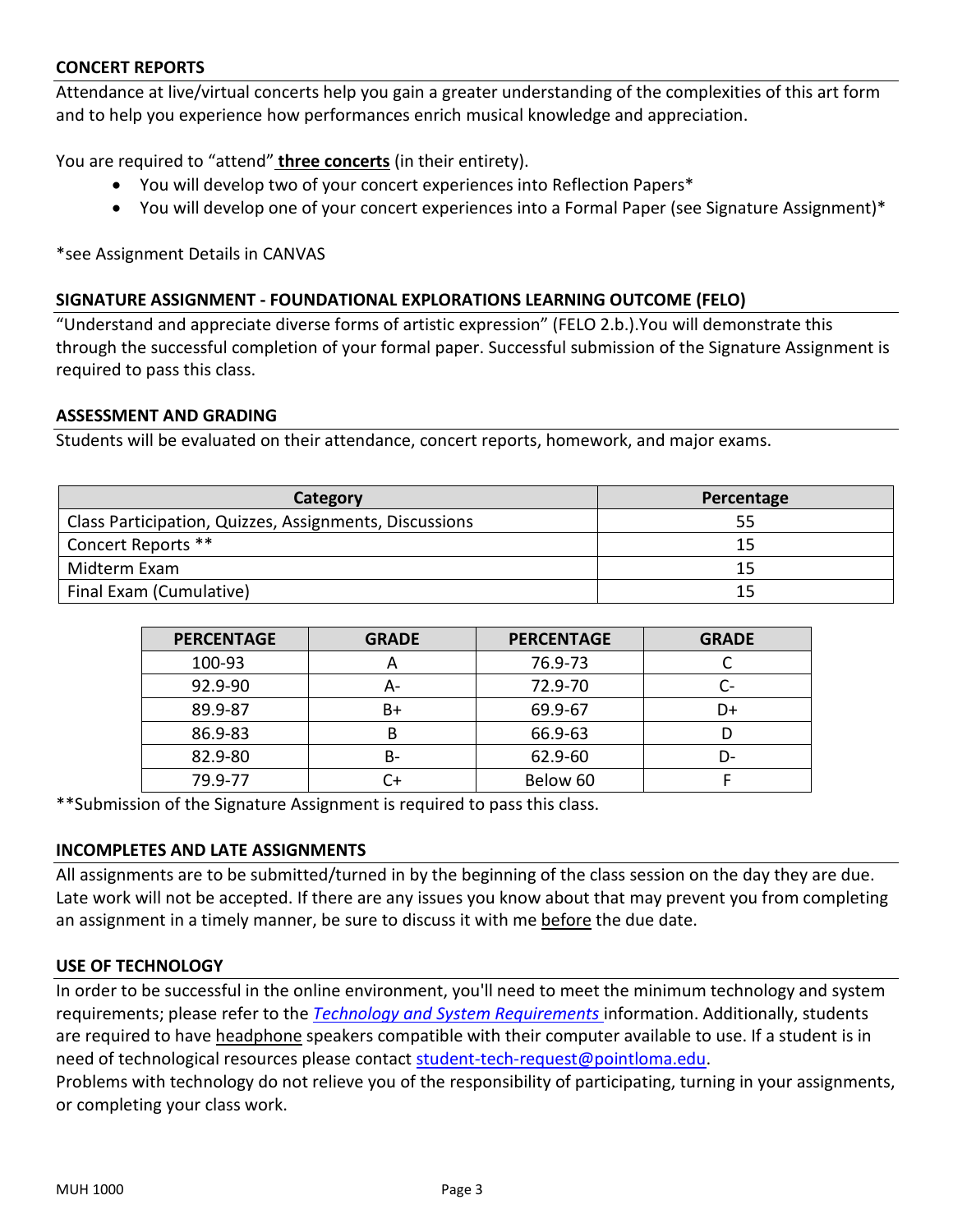#### **FINAL EXAMINATION POLICY**

Successful completion of this class requires taking the final examination **on its scheduled day**. The final examination schedule is posted on the [Class Schedules](http://www.pointloma.edu/experience/academics/class-schedules) site. No requests for early examinations or alternative days will be approved.

#### **FALL 2020 Final**

The final will be conducted online / asynchronously.

#### **SPIRITUAL CARE**

Please be aware PLNU strives to be a place where you grow as whole persons. To this end, we provide resources for our students to encounter God and grow in their Christian faith. If students have questions, a desire to meet with the chaplain or have prayer requests you can contact th[e Office of Spiritual Development](https://www.pointloma.edu/offices/spiritual-development)

#### **PLNU COPYRIGHT POLICY**

Point Loma Nazarene University, as a non-profit educational institution, is entitled by law to use materials protected by the US Copyright Act for classroom education. Any use of those materials outside the class may violate the law.

#### **PLNU ACADEMIC HONESTY POLICY**

Students should demonstrate academic honesty by doing original work and by giving appropriate credit to the ideas of others. Academic dishonesty is the act of presenting information, ideas, and/or concepts as one's own when in reality they are the results of another person's creativity and effort. A faculty member who believes a situation involving academic dishonesty has been detected may assign a failing grade for that assignment or examination, or, depending on the seriousness of the offense, for the course. Faculty should follow and students may appeal using the procedure in the university Catalog. See **Academic Policies** for definitions of kinds of academic dishonesty and for further policy information.

#### **PLNU ACADEMIC ACCOMMODATIONS POLICY**

While all students are expected to meet the minimum standards for completion of this course as established by the instructor, students with disabilities may require academic adjustments, modifications or auxiliary aids/services. At Point Loma Nazarene University (PLNU), these students are requested to register with the Disability Resource Center (DRC), located in the Bond Academic Center [\(DRC@pointloma.edu](mailto:DRC@pointloma.edu) or 619-849- 2486). The DRC's policies and procedures for assisting such students in the development of an appropriate academic adjustment plan (AP) allows PLNU to comply with Section 504 of the Rehabilitation Act and the Americans with Disabilities Act. Section 504 prohibits discrimination against students with special needs and guarantees all qualified students equal access to and benefits of PLNU programs and activities. After the student files the required documentation, the DRC, in conjunction with the student, will develop an AP to meet that student's specific learning needs. The DRC will thereafter email the student's AP to all faculty who teach courses in which the student is enrolled each semester. The AP must be implemented in all such courses.

If students do not wish to avail themselves of some or all of the elements of their AP in a particular course, it is the responsibility of those students to notify their professor in that course. PLNU highly recommends that DRC students speak with their professors during the first two weeks of each semester about the applicability of their AP in that particular course and/or if they do not desire to take advantage of some or all of the elements of their AP in that course.

#### **STATE AUTHORIZATION**